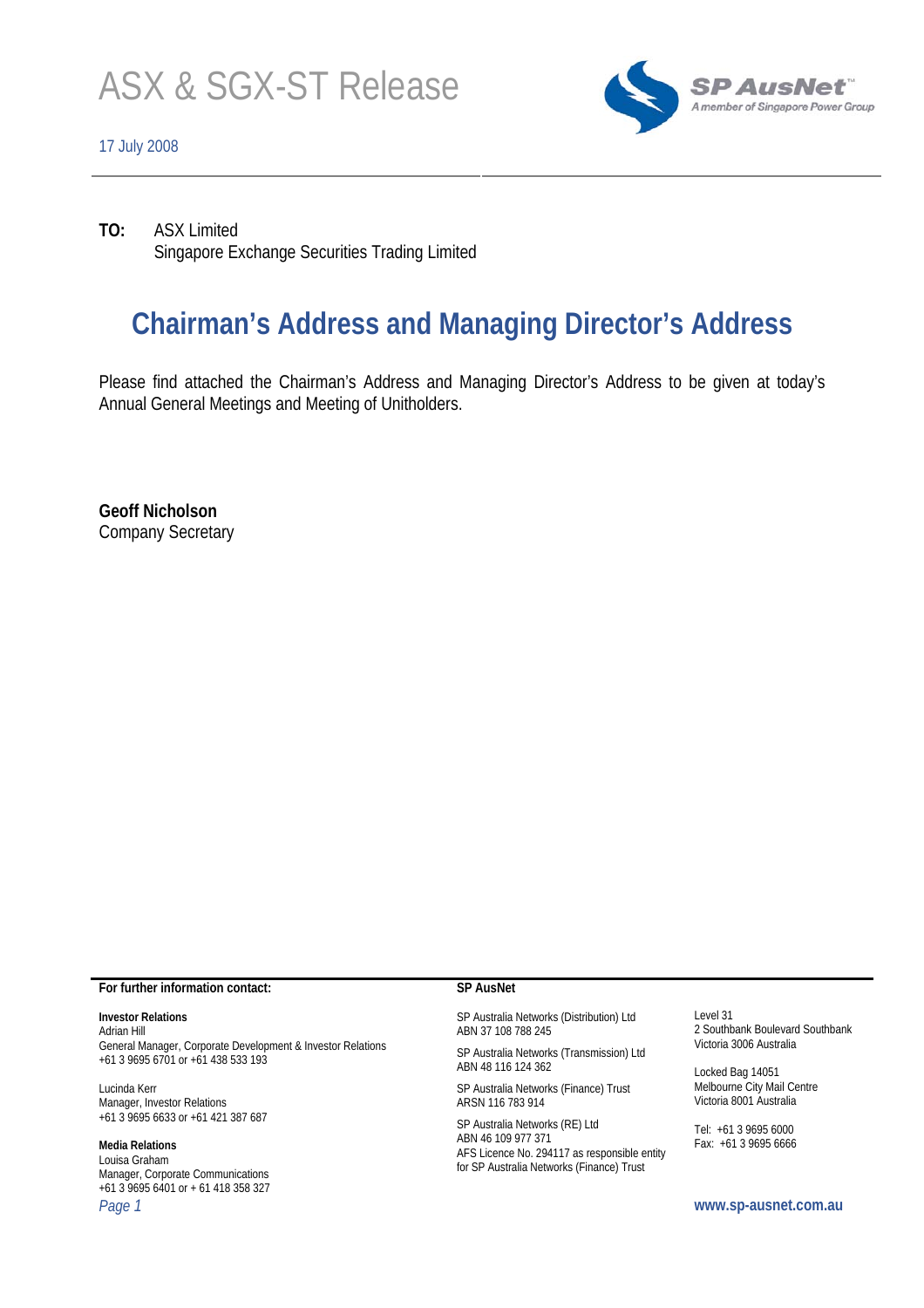## **SP AusNet Chairman's Address**

Ladies and gentlemen, before we commence the formal part of our business, allow me to say a few words to you about our business. After that I will hand over to our Managing Director, Nino Ficca, to provide you with a more detailed account of SP AusNet's operations.

This past year SP AusNet has continued to deliver value to securityholders. The continued growth of our network assets underpins our delivery of high quality, sustainable earnings.

Our full year results which were released in May, once again demonstrated a strong underlying business with key financial metrics exceeding guidance. Your Directors had declared a final distribution of 5.788 cents bringing the full year distribution to 11.564 cents per security. This represented a growth in distributions of 2.6%.

In respect of the performance of our business and networks, revenue reached \$1,055.1 million in the last financial year, growth of 3.5%. This increase was driven by price, volume as well as customer growth. Last year, we connected some 23,500 new customers to our networks.

We continued to make significant investment in our networks, growing our Regulated Asset Base to almost \$5 billion. Such investments will go towards ensuring that the business will continue to deliver sustainable earnings going forward

I am also pleased to report SP AusNet's financial position remains strong with a Standard and Poor's credit rating of 'A-' and a Moody's corporate family rating of A1.

Our strong fundamentals enabled us to refinance under difficult market conditions, \$1.55 billion of debt during the year at competitive rates, and to raise A\$530 million under a 10-year Sterling bond issue last month. We continue to maintain a diversified debt profile by both maturity and funding source.

You will recall that on 10 December 2007, the Board announced its decision not to proceed with the proposed acquisition of the assets of the former Alinta group, due primarily to the deterioration in debt capital markets, at that time. The decision not to proceed was a difficult one, given that the acquisition offered excellent opportunities for the business. However, it was undoubtedly the right one as the transaction metrics were adversely affected by the conditions in the debt and capital markets.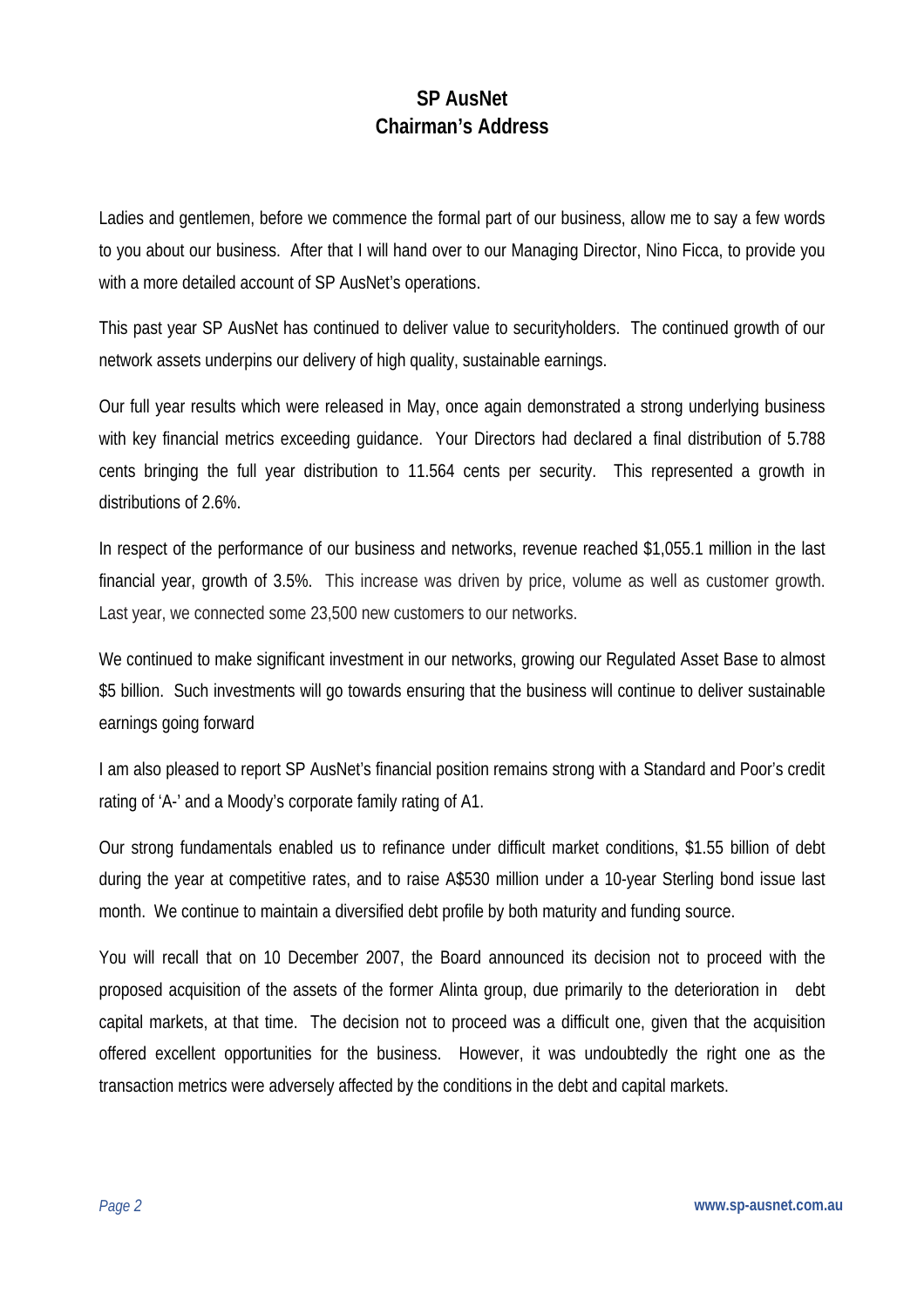Therefore, our majority securityholder, Singapore Power International (SPI), continues to own the former Alinta east coast assets through its wholly owned subsidiary, SPI (Australia) Assets Pty Ltd (also, known as SPIAA). Both SP AusNet and SPIAA are commercial entities with separate strong management teams and Boards. As such we continue to look for opportunities for synergy benefits, building off each other's strengths to deliver value and savings for both parties.

Looking to the future, SP AusNet continues to be a strong business underpinned by stable and reliable regulated revenues. The release of the Final Decisions on our electricity transmission and gas distribution networks in January and March 2008 provided us with the certainty for almost 100% of SP AusNet's regulated revenues until 2011. This revenue certainty enables us to continue to deliver long-term value to our investors.

We remain well positioned for organic growth as well as growth through expansion of niche asset services such as metering and technical services. We continue to invest in and develop our human resource. And our financial strength will be paramount as we seek out to evaluate suitable growth opportunities, with the creation of securityholder value remaining our priority.

I will now hand you over to Nino Ficca to provide an insight into SP AusNet's operations.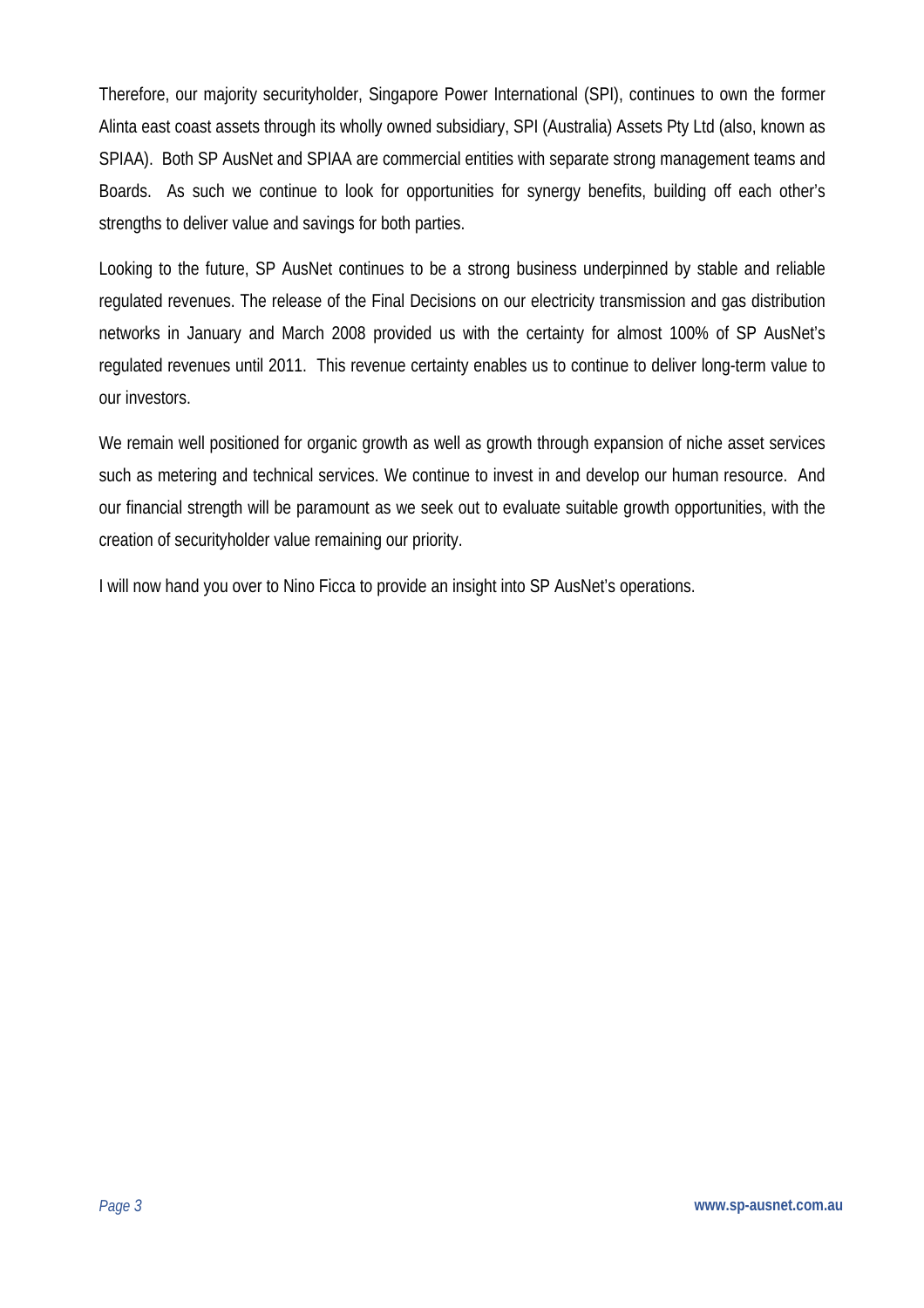## **SP AusNet Managing Director's Address**

Thank you Chairman. On behalf of SP AusNet and our 1,300 employees I'd like to welcome you to our third Annual General Meeting.

The past year has been a very eventful and rewarding one for our business as we've continued to deliver results and build long-term value for securityholders, including:

- the finalisation of two significant regulatory resets;
- the successful refinancing of approximately \$2.1 billion of debt at competitive rates;
- the early completion of the Natural Gas extension program delivering natural gas to 12 regional towns in Victoria;
- connecting approximately 23,500 new customers to our network:
- the refurbishment and upgrade of nine electricity transmission stations; and
- the recruitment of 40 apprentices, trainees and graduates into the business.

SP AusNet has once again demonstrated it can deliver strong profits and predictable cash flows supported by a high degree of revenue certainty.

I am happy to say we exceeded guidance on a normalised basis on all of our financial metrics. We delivered revenue growth of \$35.7m or 3.5% for the year, and normalised Net Profit After Tax of \$168.2 million both of which were above guidance provided during the year.

I'll now spend a bit of time on some of the key aspects that helped shape the prior year for SP AusNet.

There are three key drivers of investment in our energy networks: Increasing use of our networks by existing customers; continuing growth in new customer connections; and our commitment to strengthening the networks for the long term.

The **Electricity Transmission Network** is a key piece of energy infrastructure that, over the past year, has experienced significant upgrades to meet the energy needs of our communities.

Over the past financial year, the transmission network contributed \$434.4 million in total revenues to SP AusNet, an increase of 3.2% compared to last year.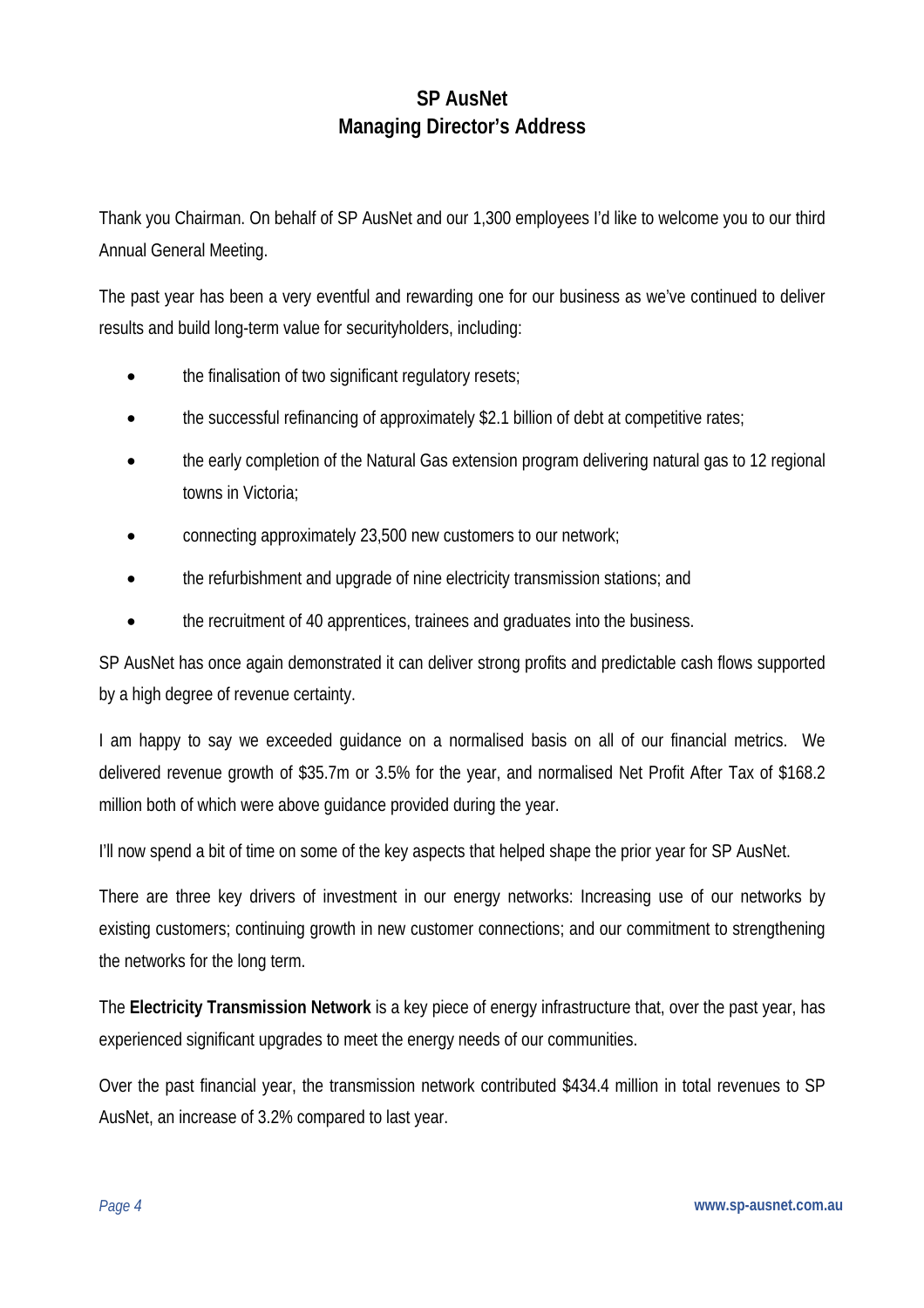Capital investment in the transmission network remained a priority as we invested \$141.9 million last year to refurbish and upgrade nine key terminal station sites across Victoria from Malvern to Redcliffs and also committed another \$40 million to upgrade the South Morang Terminal Station site to meet increasing energy demand in one of Australia's fastest growing areas.

Our focus is the delivery of safe and efficient energy supply and these substantial upgrades right across the transmission network are key to ensuring we maintain a reliable supply and meet Victoria's growing energy demands.

Over the past year we have also seen the expansion of our **Electricity Distribution Network.** 

Covering the eastern half of Victoria, including Melbourne's eastern metropolitan area, SP AusNet's electricity distribution network services almost 600,000 customer connections and spans over 46,000 kms in length.

Over the past financial year, the distribution network contributed \$463.6 million in revenues to SP AusNet an increase of 6.9% on last year driven by volume and customer growth from continued strong housing development. We invested \$185.3 million in the network and connected approximately 9,500 new customers during the year.

Network performance and customer service continue to be key focuses for the business and a number of programs were undertaken to strengthen the network by reducing the number of faults and reducing the impact if they occur.

These include increased levels of preventive maintenance, automated feeder switching and enhanced outage response. Innovative company wide initiatives such as using non operational employees to assist in crisis management, have allowed the business to improve operational response and reduce the impact of network outages.

This was successfully trialled during the Gippsland floods of June 2007 and most recently the wild storm we experienced on the 2nd of April this year.

SP AusNet's **Gas Distribution Network** has continued to grow in the past year seeing approximately 14,000 additional customer connections representing 2.7% growth in customers on the previous year.

Covering outer western metropolitan Melbourne and Victoria's west, the gas distribution network comprises of around 9,400 kms of gas mains reticulation and 183 kms of gas transmission pipelines.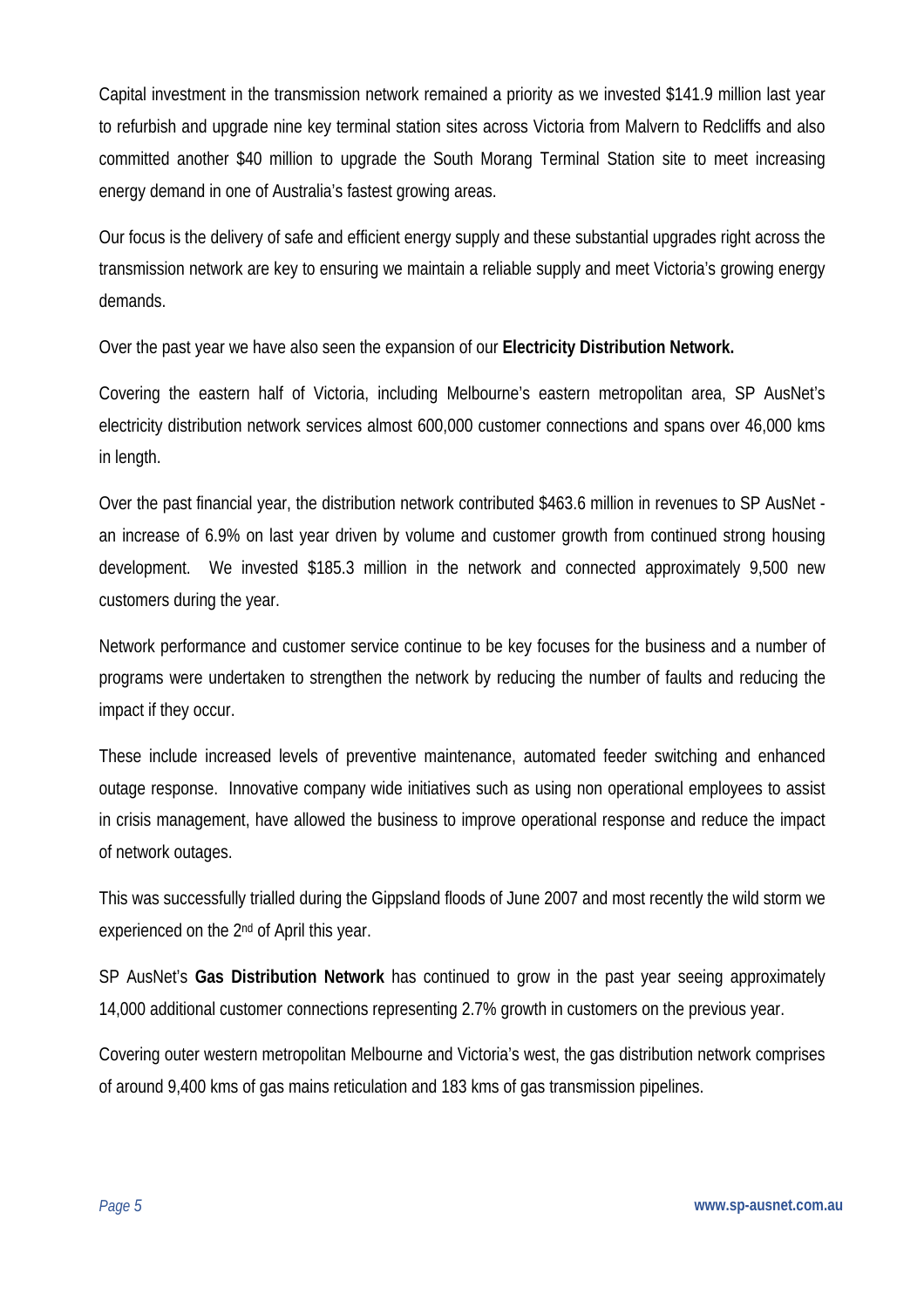The gas business contributed \$167.7 million in total revenues for the year and we invested \$75.1 million of capital predominantly to expand the network to meet growing demand.

We successfully completed the Natural Gas Extension Program ahead of schedule - comprising the installation of 350kms of natural gas pipeline connecting 12 regional towns to natural gas, providing these residents with the benefits of this economical, safe and environmentally friendly form of energy.

We also continued our extensive gas mains renewal program, improving supply capacity, and making the gas distribution network safer and more reliable.

Growing the business is a key focus for SP AusNet and over the past year, we have made significant progress in this area.

As a key element of our strategy, we have continued to achieve strong organic growth. Our regulated asset base now stands at almost \$5.billion. Capital investments in our network over the past 12 months amount to \$402.3 million including customer initiated capex of \$189.5 million, securing future regulated revenues for the business. We will continue this investment with an estimated \$2.7 billion capital expenditure over the next 5 years to enable our business to replace, upgrade capacity, meet growing customer demand and to continue to provide a safe operating environment. This expenditure covers our Transmission, Distribution and Gas networks, as well as the Advanced Metering Infrastructure Program.

We are continuing our focus on pursuing unregulated revenue opportunities and leveraging off our existing assets, particularly in the area of certain niche asset services such as metering, communications and technical services. We see value in offering high-IP services to the market in which we have in-house skills and capabilities.

Our multi-utility metering business, Data and Measurement Solutions, or DMS is one of the top three metering and data managers in Australia.

DMS has now integrated its services contract with City West Water here in Victoria and is on the lookout for further opportunities to expand its market share and capabilities in metering related services. DMS will also have a lead role in delivering the Advanced Metering Infrastructure program for SP AusNet.

Our technical services division provides laboratory and diagnostic services to ourselves and third parties. They strive for innovative process development which will allow us to offer competitive services to external clients.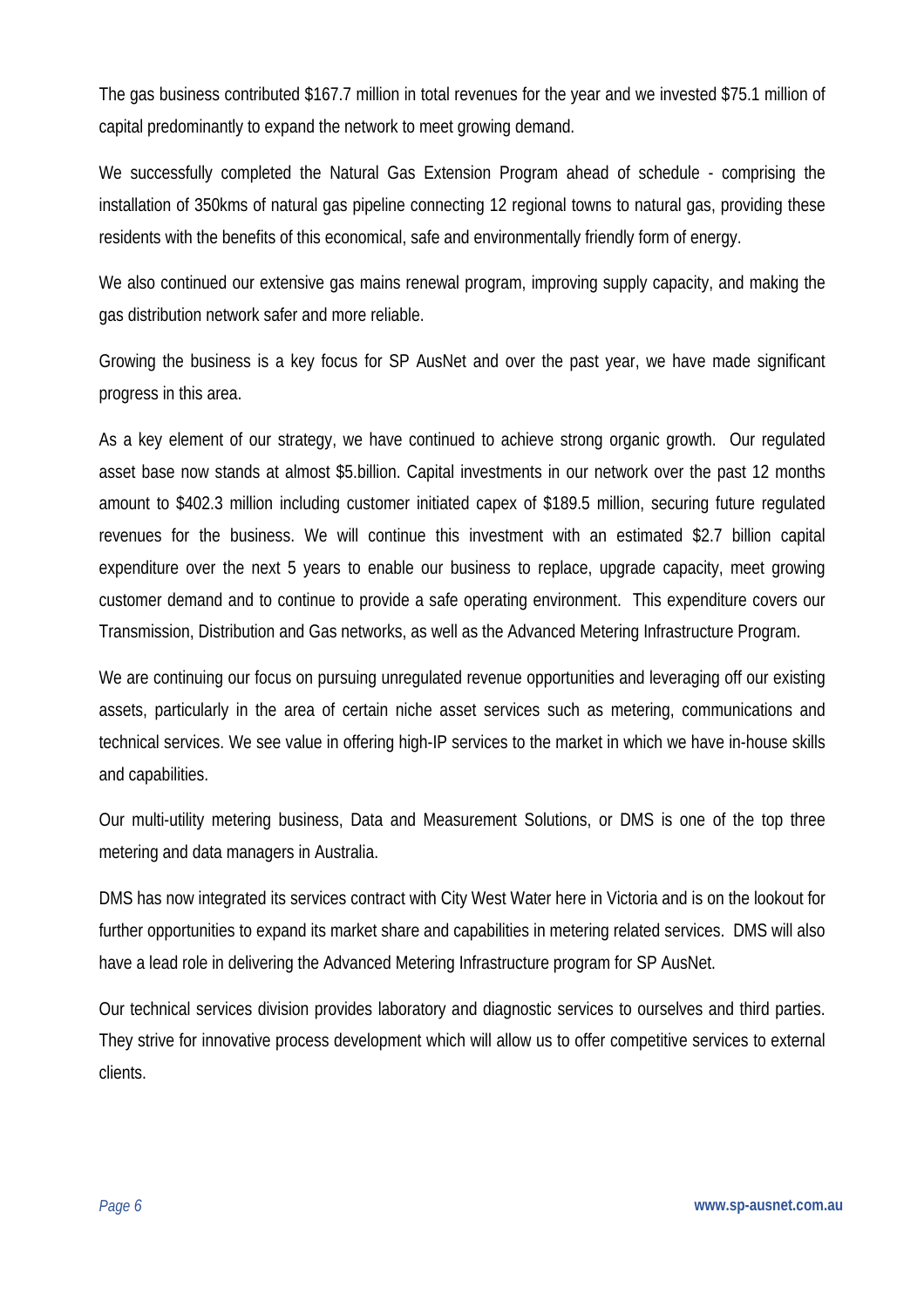The telecommunications space continues to deliver opportunities for unregulated revenues including antenna site leasing on our transmission towers and fibre leasing along our transmission and distribution networks.

Further expansion and commercialisation of these niche services will be a key focus for the business in the coming years.

As mentioned by the Chairman, last year we pursued the acquisition of the east coast Alinta assets acquired by our majority securityholder, SPI. We believed at the time that the proposed acquisition offered excellent opportunities for the business. However, we acknowledge that investor views on the proposed acquisition were mixed.

Given the related party nature of the proposed transaction, an Independent Directors' Committee was established to review the acquisition on behalf of SP AusNet. The Independent Directors' unanimously recommended the acquisition and all of the Directors of SP AusNet believed the acquisition was in the best interests of SP AusNet and its securityholders.

Following the release of the Explanatory Memorandum in November last year, capital markets, in particular debt capital markets deteriorated and have continued to deteriorate. This had a material impact on the overall transaction metrics, as well as SP AusNet's ability to achieve the forecasts provided in the Explanatory Memorandum. As such, the transaction was no longer in the best interests of SP AusNet and the Board made the decision to cancel the transaction on the 10<sup>th</sup> of December last year.

We are now looking at opportunities for obtaining synergy benefits from SPI's majority ownership of SP AusNet and of SPIAA. Both SP AusNet and SPIAA are separate commercial entities with separate strong management teams and Boards. No agreements have been reached between the two parties, however, we continue to look for ways to work collaboratively together to build off each other's strengths, and deliver value to both parties.

One of the most important and constant factors that contributes to our success is our **people**. And among our employees, safety is our top priority.

Despite one of the strongest safety records in the industry we have embarked on a company wide safety initiative targeting areas for further improvement as we continue to strive for world's best practice.